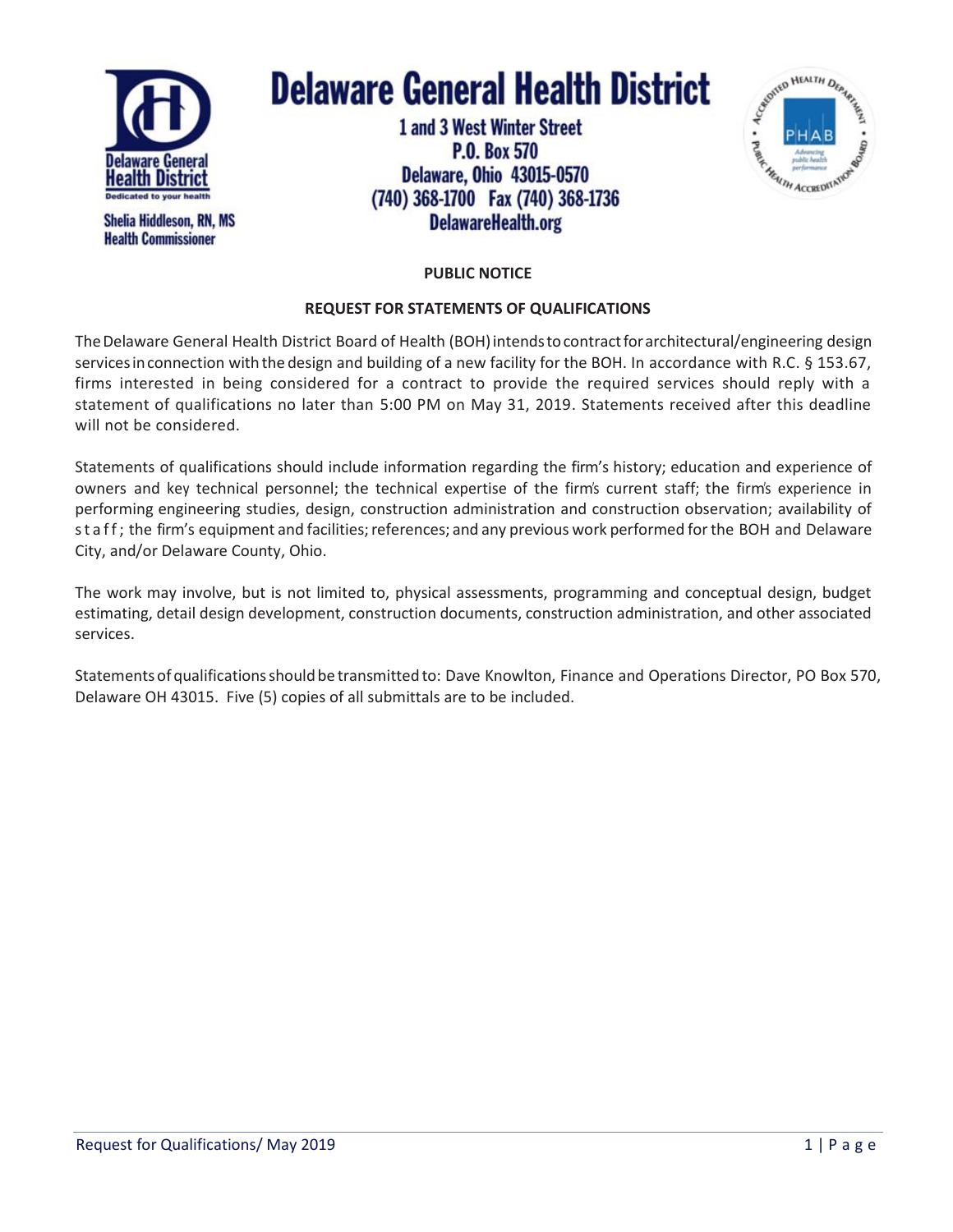# Preliminary Project Description

# Name of Project:

Delaware General Health District Facility

Public Authority/Owner of Record:

Delaware General Health District

#### Location:

470 S. Sandusky Street and 0 Magnolia Drive, Delaware OH 43015

## Description:

Design, develop, and construct a one story, thirty thousand (30,000) square foot office building, with plan for a future ten thousand (10,000) square foot addition, and a two hundred (200) space parking lot.

#### Project Schedule:

Anticipated dates for design startup August 2019 Anticipated dates for construction startup Spring/Summer 2020

#### Special Requirements or Restrictions:

The Delaware General Health District Facility should be situated on the lot near South Sandusky, with some client parking adjacent to building. Plan to utilize the six acres known as 470 South Sandusky prior to using the 3 acres currently known as 0 Magnolia.

#### Budget:

#### To be determined by BOH

# Scope of Architectural / Engineering Services

The anticipated services are to include normal structural, mechanical, civil, and electrical engineering services in conjunction with the basic architectural services such as, but not limited to:

- Physical Assessment
- Program Development
- Concept Design

The following services are anticipated, but not limited to:

- Detail Design
- Construction Documents
- Bid and Award Support
- Construction Administration
- Post-Construction/Closeout

# Content of Consultant's Statement of Qualifications

Statement of Qualifications should include, but is not limited to the following:

- 1.1 Name of firm, address, contact name, email, and telephone number.
- 1.2 Names, qualifications, and experiences of principals and key personnel who are to be assigned to the project. Provide detailed information on these individuals so as to indicate their availability to the project. This information should include, but not limited to the following for each individual:
	- Number and type of projects in which individual are involved.
	- A graphical or tabular representation of hours available for key personnel.
	- Key personnel being defined as project engineers, design engineers, designers and other professionals needed by the project.
- 1.3 Number and composition of staff available for the project, including a table of organization. Composition should be broken into professional, sub-professional, technicians, administrative and clerical.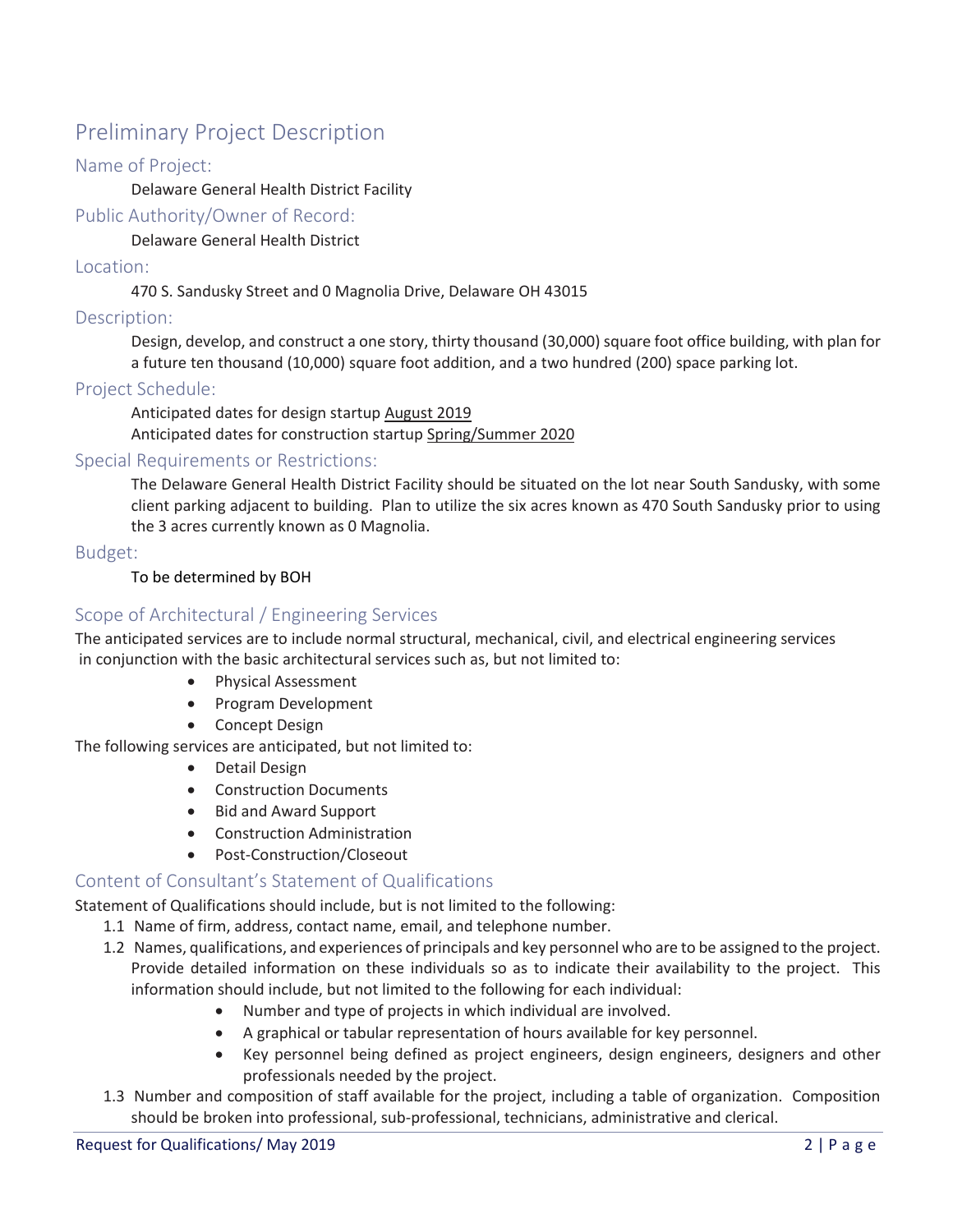- 1.4 Name of the responsible firm member and project manager.
- 1.5 Listing of all sub-consultants whose qualifications are being used to obtain qualifications in any of the areas identified.
- 1.6 Listing of previous projects. Include the scope of the project, square footage, budget, and completion date.
- 1.7 A brief statement of the firm's intended approach to the project and the services the firm would recommend, including, but not limited to the services requested.
- 1.8 A statement of the firm's overall operating philosophy and organizational characteristics.
- 1.9 An outline of the firm's Quality Assurance or Quality Management Program.

## Schedule

Work is to proceed expeditiously upon the approval of the contract. The BOH is estimated to take possession of the property May 2019.

## Submittal Deadline

Statements of Qualifications will be received until **5:00 PM on May 31, 2019** at:

Delaware General Health District Attention: Mr. Dave Knowlton, Finance and Operations Director P.O. Box 570 Delaware, Ohio 43015

Five (5) copies of all submittals are to be included. Submittals pursuant to this invitation will not be received after the hour and date stated above.

Any proposals submitted to BOH are to be prepared at the submitter's expense. BOH reserves the right to reject any and all proposals in whole or in part. Acceptance of a proposal shall not constitute an agreement between the submitter and BOH. BOH shall have no liability whatsoever to any submitter whose proposal is not accepted.

## **Inquires**

Questions regarding this Request for Qualifications should be submitted in writing to:

Delaware General Health District Email: dknowlton@delawarehealth.org (preferred) Attention: Mr. Dave Knowlton, Finance and Operations Director P.O. Box 570 Delaware, Ohio 43015

# Evaluation of SOQ

Statements of Qualifications will be evaluated on the following criteria:

- Competence of the professional design firm and all consultants to perform the required professional design services as indicated by the technical training, education, and experience of the firm's personnel, especially the technical training, education, and experience of the employees within the firm who would be assigned to perform the services.
- Ability of the firm in terms of its workload and the availability of qualified personnel, equipment, and facilities to perform the required professional design services competently and expeditiously.
- Past performance of the firm as reflected by the evaluations of previous clients and with the BOH, Delaware City and/or Delaware County, Ohio with respect to such factors as control of costs, quality of work, and meeting of deadlines.
- Knowledge or past experience in the construction and design of like projects.
- Location of the firm in relation to the project site.
- Any other relevant factors as determined by the public authority.